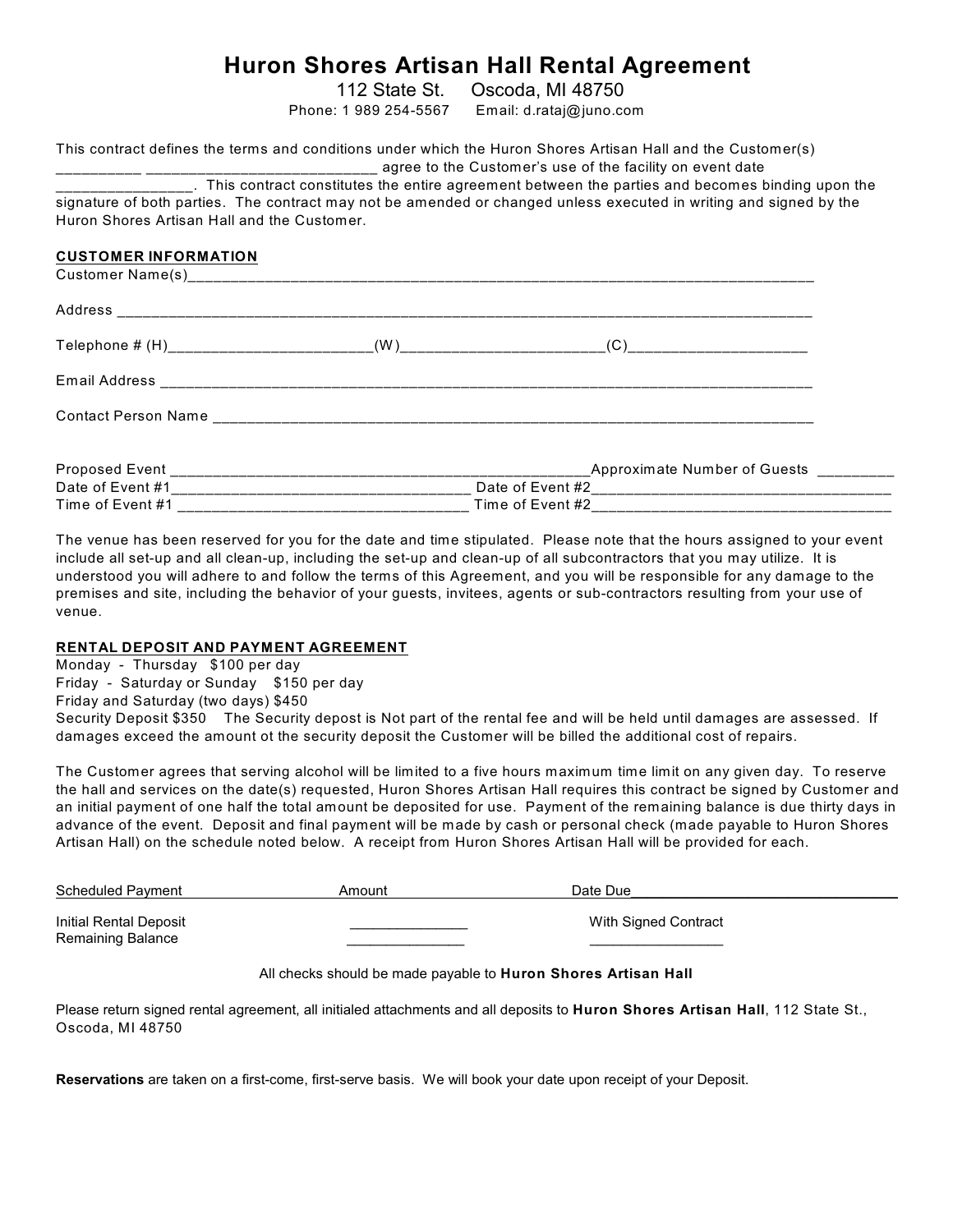# **DATE CHANGES AND CANCELLATION POLICY**

 Changes: In the unlikely event the Customer is required to change the date of the event every effort will be made by Huron Shores Artisan Hall to transfer reservations to support the new date.

#### **CONDITIONS OF USE**

Customer's activities during the Rental Period must be compatible with use of the building/grounds and activities in areas adjacent to the Rental Spacc and building. This includes but is not limited to playing loud music or making any noise at a level that is not reasonable under the circumstances. Smoking is not permitted anywhere in the building. The Rental Space must be cleaned and returned in a condition at the end of an event to a reasonable appearance as it was prior to the rental. Customer is responsible for the removal of all decorations and trash, or placed bagged in dumpster provided.

## **EVENT SET-UP LIMITATIONS**

- 1. All property belonging to Customer, Customer's invitees, guests, agents, and sub-contractors, and all equipment shall be delivered, set-up and removed on the day of the event. Should the Customer need earilier access for set-up purposes, this can be arranged for an additional fee. The Customer is ultimately responsible for property belonging to the Customer[s invitees, guests, agents and sub- contractors.
- 2. Rental items must be scheduled for pick-up no later than noon the following day.
- 3. Alcohol service must stop no later that 11:00 pm ( or maximum of 5 hours if occurring sooner).
- 4. Music (DJ or live music) must stop no later than 11:00 pm.
- 5. All quests must be off the Huron Shores Artisan Hall premises no later than midnight the day of the event (except clean-up crew with all clean-up to be done by 1:00 am).

### **SITE VENDORS**

Caterers: Each caterer must adhere to the Huron Shores Artisan Hall Rules and Conditions of Usage provided in the rental agreement contract package.

- 1. Your catering company is responsible for the set-up, break-down and clean-up of the kitchen and area used. Please allow appropriate time to meet the contracted timelines.
- 2. All event trash must be bagged and tied shut to be disposed at the conclusion of the event.
- 3. ALL vendors must adhere to the terms of our quidelines, and it is the Customer's responsibility to share these guidelines with them.

#### **WEDDING CEREMONIES**

W edding ceremonies and Receptions may be held in tandem for no additional charge. Additional fees may apply for reset of room from ceremony to reception. Customer is responsible for providing ceremony coordinator, officiate, ceremony music and sound system.

#### **WEDDING REHEARSAL**

Rehearsals may be held on-site. The date and time is to be coordinated with and approved by Huron Shores Artisan Hall.

## **REHEARSAL DINNER**

Rehearsal Dinners are permitted to be held under separate agreement. Discounts may apply for Customers contracting with Huron Shores for their main Reception Venue.

#### **RESPONSIBILITY AND SECURITY**

Huron Shores Artisan Hall does not accept any responsibility for damage to or loss of any articles or property left at Huron Shores Artisan Hall prior to, during or after the event. The Customer(s) agrees to be responsible for any damage done to the Huron Shores Artisan Hall complex by the Customer(s), his guests, invitees, employees or other agents under the Customer's control. Further, Huron Shores Artisan Hall shall not be liable for any loss, damage or injury of any kind or character to any person or property caused by or arising from an act or omission of the Customer's or any of his quests, invitees, employees or other agents from any accident or casualty occasioned by the failure of the Customer's to maintain the premises in a safe condition or arising from any other cause. The Customer(s), as a material part of the consideration of this agreement, hereby waives on its behalf all claims and demands against Huron Shores Artisan Hall, and hereby agrees to indemnify and hold Huron Shores Artisan Hall free and harmless from all liability of any such loss, damage or injury to her persons, and from costs and expenses arising there from, including but not limited to attorney fees.

## **EXCUSE OF PERFORMANCE (FORCE MAJEURE)**

The performance of this agreement by Huron Shores Artisan Hall is subject to acts of God, war, government regulation or advisory, disaster, fire, accident or other casualty, strikes or threats of strikes, labor disputes, civil disorder, acts and /or threats of terrorism, or curtainment of transportation services or facilities, or similar cause beyond the control of

2 (initial\_\_\_\_\_\_\_\_\_\_)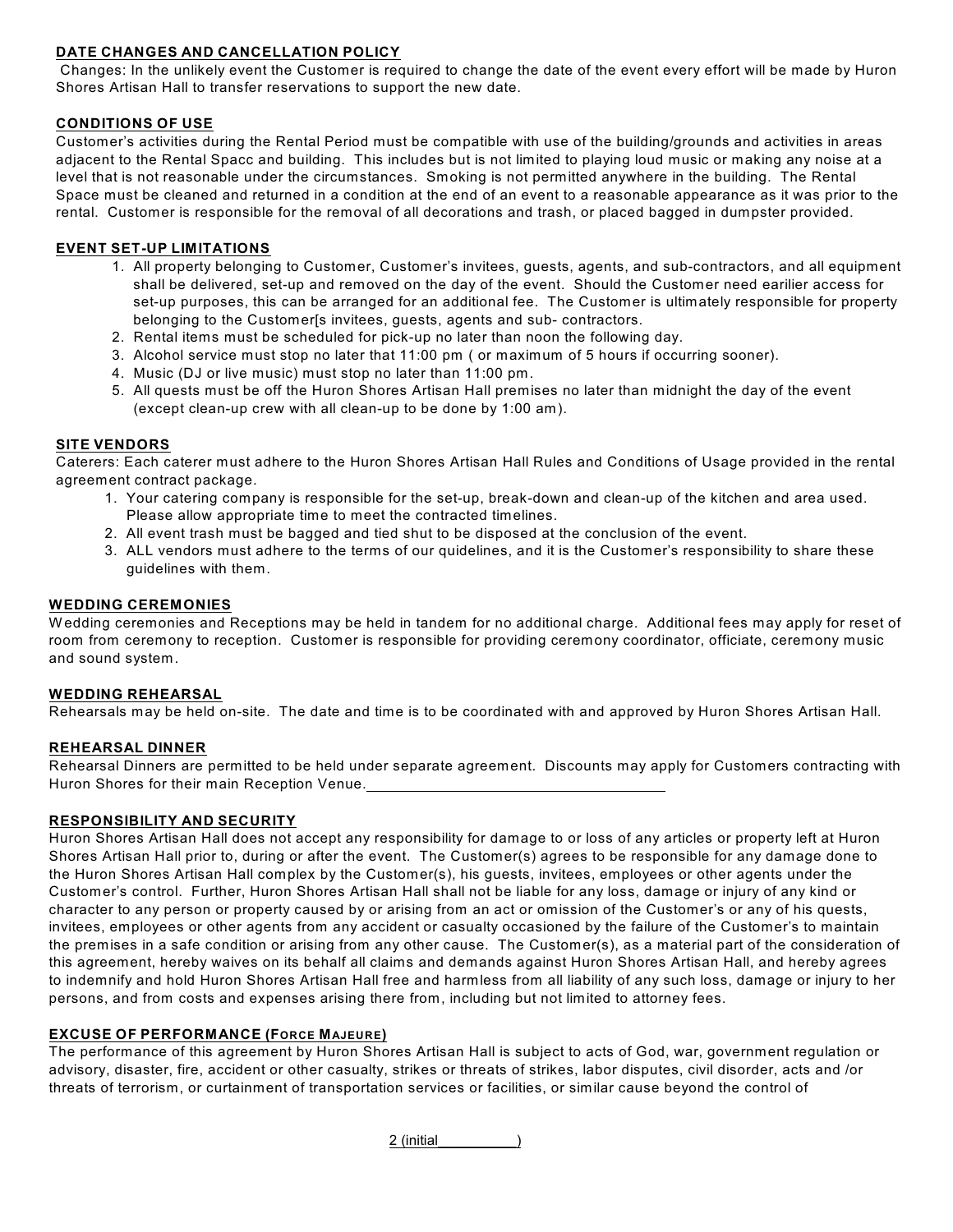Huron Shores Artisan Hall. Should the event be cancelled through a Force Majeure event, all fees paid by Customer to Huron Shores Artisan Hall will be returned to Customer within thirty (30) days or Huron Shores Artisan Hall will allow for the event to be rescheduled, pending availability, with no penaly, and there shall be no further liability between the parties.

## **INDEMNITY**

Customer agrees to indemnify and hold hamless Huron Shores Artisan Hall, its officers, staff and agents working on its behalf, from any and all claims, actions, suites, costs, damages, and liabilities resulting from the breach of this Agreement, negligence actions, willful misconduct or omissions of Customer, and Customer's quests, invitees, agents and subcontractors.

#### **INSURANCE**

Huron Shores Artisan Hall shall carry liability and other insurance in such dollar amount as deemed necessary by Huron Shores Artisan Hall to protect itself against any claims arising from any officially scheduled activities during the event or program period(s). The Customer and any third party suppliers/vendors used or contracted by Customer shall provide certificates of insurance as evidence that liability and other necessary insurance coverage in the amount of no less than one million dollars (\$1,000,000) to protect itself against any claims arising from any officially scheduled activities during the event or program period(s). Certificates of Insurance will indemnify Huron Shores Artisan Hall which shall be named as an additional insured for the duration of the Contract. Certificates shall be provided to Huron Shores Artisan Hall five days (5) in advance of the event as evidence of coverage.

#### **CLEAN-UP**

Customer shall be responsible for returning Huron Shores Artisan Hall to the condition in which it was provided to them. All property belonging to Customer, Customer's invitees, guests, agents, and subpcontractors, shall be removed by the end of the rental period. All property remaining on the premises beyond the end of the rental agreement will be removed by Huron Shores Artisan Hall at HSAH cost. Should the Customer need special considertion for the removal of property beyond the rental period , this can be arranged prior to the beginning of the event for an additional fee. Huron Shores Artisan Hall is not responsible for any property left behind by Customer, Customer's guests, invitees, agents and sub-contractors.

The Customer is responsible for any and all damages to Huron Shores Artisan Hall. It is the Customer's responsibility to remove all decorations and return HSAH to the condition in which it was received.

#### **RESERVATION OF RIGHTS**

Huron Shores Artisan Hall reserves the right to cancel agreement for nor-payment or for nom-compliance with any of the Rules and Conditions of Usage set forth in the Agreement. The rights of Huron Shores Artisan Hall as set-forth in this Agreement are in addition to any rights or remedies which may be available to Huron Shores Artisan Hall at law or equity.

#### **JURISDICTION**

The Parties agree that this Agreement will be governed by the laws of the State of Michigan. The Parties consent to the exclusive jurisdiction of and venue in the Iosco County Court, Twas City, Michigan and the parties expressly consent to personal jurisdiction and venue in said Court. Customer agrees to pay reasonable attorney's fees incurred by Huron Shores Artisan Hall associated with any breach of this Agreement.

## **ALCOHOLIC BEVERAGES**

Huron Shores Artisan Hall will not pick-up or sell any alcoholic beverages. It is understood and agreed that the Customer may service beverages containg alcohol (including but not limited to beer, wine, champagne, mixed-drinks with liquor, etc., by way of example) hereinafter call "Alcohol", upon the following terms and conditions:

- 1. Under NO circumstances shall Clients(s) sell or attempt to sell any Alcohol to anyone.
- 2, Customer shall not permit any person under the age of twenty-one (21) to consume alcohol regardless of whether or not the person is accompanied by a parent or guardian.
- 3. "Shots", "jagers" (Jagermeister) or "Energy Drink" will not be permitted at any time.

4. Customer hereby agrees to use their best efforts to insure that Alcohol will not be served to anyone who is intoxicated or appears to be intoxicated.

5. Customer hereby agrees to be liable and responsible for all act(s) of every kind and nature for each and every person in attendance at Customer's function or event.

#### **SMOKING**

Huron Shores Artisan Hall is a non-smoking facility. Smoking cigarettes are not permitted in the building or on the side deck by the entrance. Smoking cigarettes are permitted on the front deck only of on the grounds. Please use the Ash-buckets provided. Recreational marijuana is absolutely not permitted in the building, on the decks, or on the grounds.

3 (initial\_\_\_\_\_\_\_\_\_\_)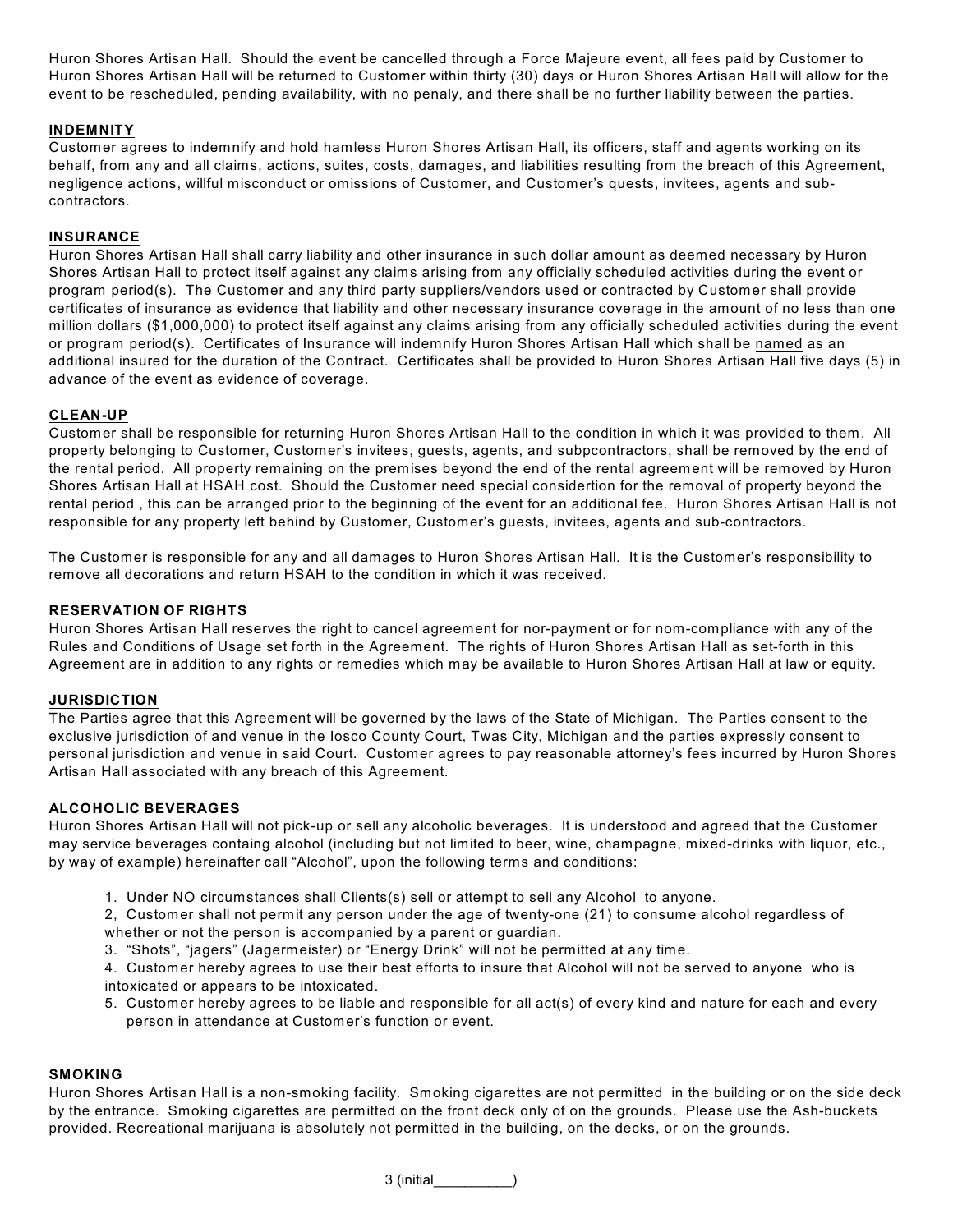# ADDITIONAL NOTES AND TERMS

| <b>RESERVATION PROCESS</b><br>A rental contract must be signed, all pages initialed, as well as appropriate deposits submitted in order to confirm utilization |        |                                                                                        |        |  |  |
|----------------------------------------------------------------------------------------------------------------------------------------------------------------|--------|----------------------------------------------------------------------------------------|--------|--|--|
| of Huron Shores Artisan Hall.                                                                                                                                  |        |                                                                                        |        |  |  |
|                                                                                                                                                                |        | The Rules and Conditions for Usage are incorporated herein and are made a part hereof. |        |  |  |
|                                                                                                                                                                |        | Customer:                                                                              |        |  |  |
| <u> 1989 - Johann Johnson, mars andrewski politik (</u><br>(Print)                                                                                             |        | (Print)                                                                                |        |  |  |
| (Signature)                                                                                                                                                    | (Date) | (Signature)                                                                            | (Date) |  |  |
| Huron Shores Artisan Hall:                                                                                                                                     |        |                                                                                        |        |  |  |
| By:                                                                                                                                                            |        | Date                                                                                   |        |  |  |
|                                                                                                                                                                |        |                                                                                        |        |  |  |
|                                                                                                                                                                |        |                                                                                        |        |  |  |
|                                                                                                                                                                |        |                                                                                        |        |  |  |
|                                                                                                                                                                |        |                                                                                        |        |  |  |
|                                                                                                                                                                |        |                                                                                        |        |  |  |
|                                                                                                                                                                |        |                                                                                        |        |  |  |
|                                                                                                                                                                |        |                                                                                        |        |  |  |
|                                                                                                                                                                |        |                                                                                        |        |  |  |
|                                                                                                                                                                |        |                                                                                        |        |  |  |

4 (initial\_\_\_\_\_\_\_\_\_\_\_\_\_\_\_\_)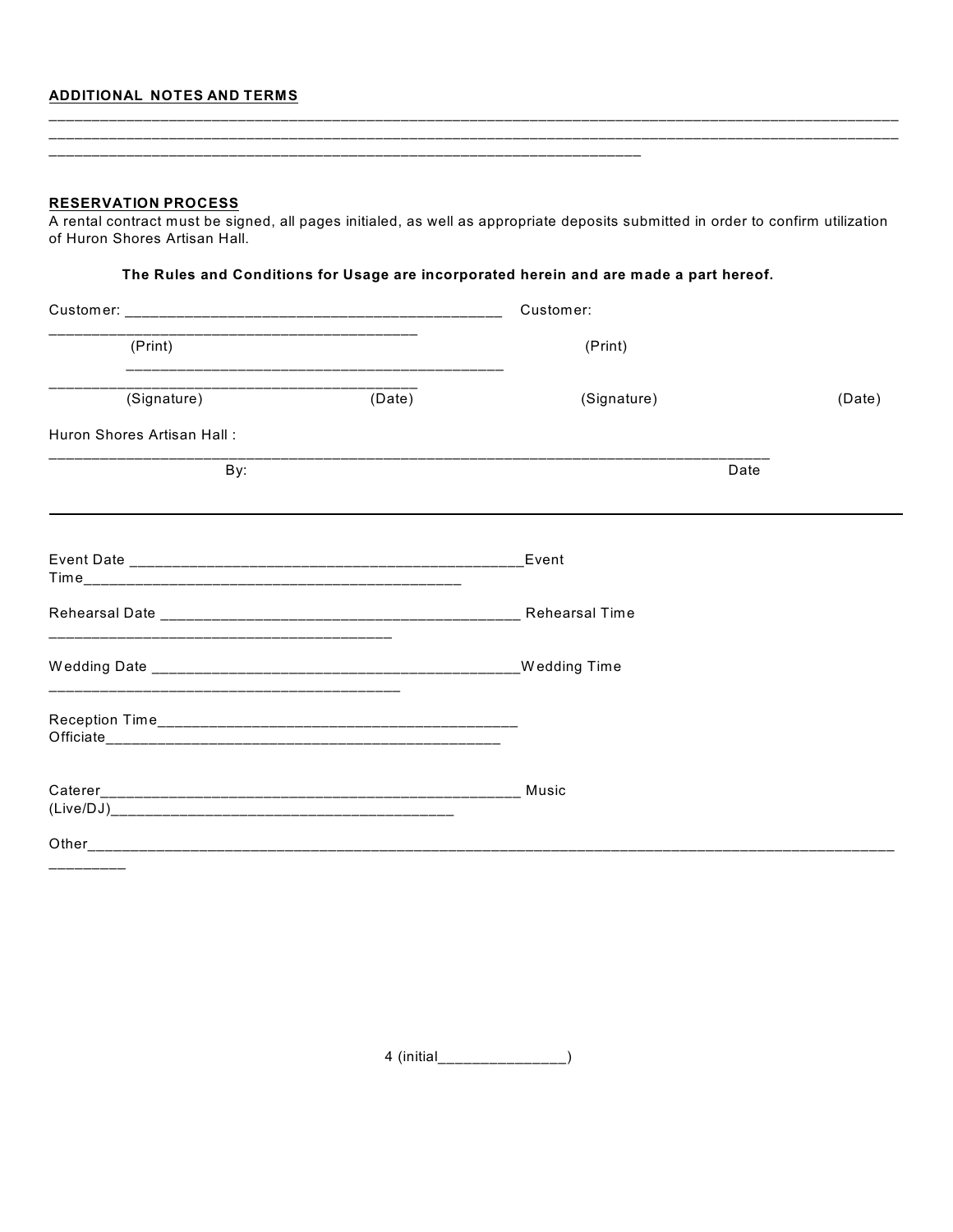# **HURON SHORES ARTISAN HALL**

# **RULES AND CONDITIONS FOR USAGE** (Alphabetized)

**CANDLES:** The use of any type of flame is prohibited in the building or on the grounds. The new "flameless candles" which are battery operated are permitted for use.

**CATERING:** The catering service may use the kitchen for meal preparation. Allow adequate time for proper clean-up.

**CHILDREN:** Children under the age of 18 are your complete responsibility. Please know where your children are at all times and make certain that they clearly understand the The Rules.

**CONTACT PERSON:** You must designate one individual as your Contact Person. This must not be someone heavily involved in the activities of the day, as they will be too busy to effectively communicate with our on-site coordinator should problems/concerns/questions arise.

**COURTESY PROTOCOL:** Huron Shores Artisan Hall reserves the right to request any person or group of people acting unruly and contrary to the rental agreement to leaves the premises. Assistance from law enforcement agencies may be required if this request is not met immediately.

**DELIVERIES / DELIVERY TRUCKS:** Please coordinate with us dates and times of any rentals, so we can meet them and show them where to drop their rentals.

**ELECTRICAL OUTLETS:** All electrical outlets on the property are available for use at an event. The vendors are welcome to inspect the locations and numbers of outlets prior to booking.

**DECORATIONS**: You may use the track and cable system to hang decorations. Cables can be moved to balance what you are hanging and hooks can be adjusted. Only \*drafting tape may be used to affix decoration and/or signs, NO push pins or nails may be used. Any other decorations, signage, electrical configurations or construction must be pre-approved by Huron Shores Artisan Hall. Decorations may not be hung from light fixtures. Glitter fog machines, pyrotechnics, sparklers and blowing bubbles are not permitted inside or outside the facilities. Balloons are permitted but must be secured so as not to cause damage. All decorations must be removed without leaving damages following the departure of the last guest, unless special arrangements have been made between Customer and the Venue.

\*Note - [www.dickblick.com/products/drafting-tape/](http://www.dickblick.com/products/drafting-tape/) Drafting tape will not damage surfaces or strip the paint off the walls . No masking tape, duct tape, electrical tape, transparent tape or double stick tape is allowed. Painters tape is similar to drafting tape and is a good substitute

**EVENT ENDING TIME:** All events must end by 11:00 pm to comply with Township sound orindances and in order to allow for clean-up and closure of the site by 1:00 am.

**GARBAGE DISPOSAL:** Trash disposal, other than the garbage disposal of item generated by the caterer, is your responsibility, immediately following the event, please have your clean-up committee take a few minutes to walk all the areas of the building and property that have been utilized for the event and pick-up any refuse that may have been dropped or blown around. This trash may be placed into Huron Shores Artisan Hall trash containers.

**GUESTS:** Please keep in mind when inviting Guests to your event, that your are inviting them to our home. We will expect visitors to conduct themselves in a mature, responsible and respectful manor**.**

**HANDICAPPED ACCOMMODATIONS:** We provide a ramped walkway into the building along with suitable restroom facilities. The Venue balcony is not handicapped accessible.

**MUSIC AND ENTERTAINMENT:** Due to the proximity of Huron Shores Artisan Hall to the local neighborhood, sound consideration is a concern. Although music (both live and recorded) is permitted, the music must be contained at an acceptable sound level so as not to disturb the local surrounding areas. The Huron Shores Artisan Hall event coordinator will help to establish acceptable sound levels. Any complaints form neighbors or other parties may require the levels to be reduced further. Huron Shores Artisan Hall reserves the right to require Customer(s) to cease the music it deems inappropriate, in its sole discretion. Huron Shores Artisan Hall also reserves the right to require the Customer(s) to lower the

5 (initial\_\_\_\_\_\_\_\_)